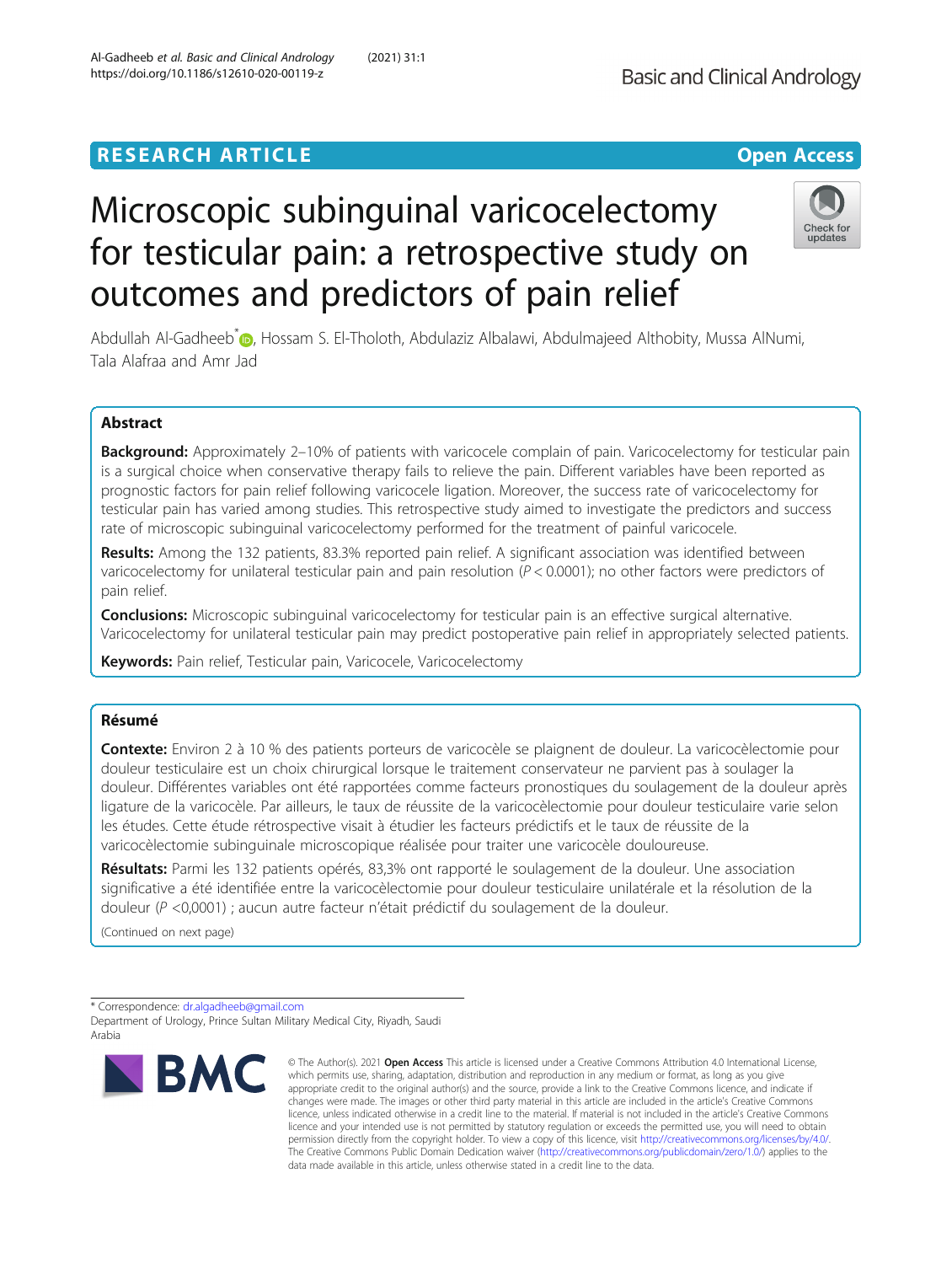(Continued from previous page)

**Conclusions:** La varicocèlectomie subinguinale microscopique pour douleur testiculaire est une alternative chirurgicale efficace. La varicocèlectomie pour douleur testiculaire unilatérale peut prédire le soulagement postopératoire de la douleur chez les patients convenablement choisis.

Mots clés: Soulagement de la douleur, Douleur testiculaire, Varicocèle, Varicocèlectomie

# Background

Varicocele is an abnormal dilatation of the gonadal veins within the pampiniform plexus of the spermatic cord [[1\]](#page-4-0). The prevalence of varicocele varies and is estimated as 15% [[2\]](#page-4-0). Although the etiology of varicocele is multifactorial, two predisposing factors are considered, namely early adolescence and increased intra-abdominal pressure during childhood [\[3](#page-4-0)]. Most patients remain asymptomatic; however, the most common clinical presentations are infertility and chronic scrotal pain [\[1](#page-4-0)]. Varicocelectomy is usually indicated in patients with infertility, adolescents with testicular hypotrophy, and patients with persistent pain [[4\]](#page-4-0). Approximately 2–10% of patients with varicocele complain of pain, mainly in the inguinal area or scrotum [[5\]](#page-4-0), which ranges from dull discomfort to sharp pain and may increase after standing, sitting, or physical exertion [\[6](#page-4-0)]. Conservative treatment of varicocele-associated pain, including nonsteroidal anti-inflammatory drugs, scrotal elevation, and limitation of physical activities, can be offered; however, these measures are only successful in a few patients [[7\]](#page-4-0). The rate of pain resolution in conservatively treated men was 4.2–15.2%  $[8, 9]$  $[8, 9]$  $[8, 9]$ . For patients who experience persistent pain despite conservative treatment, varicocelectomy is an option [\[7](#page-4-0)]. However, its success rate has varied among studies, and different variables have been reported as prognostic factors for pain relief after varicocele ligation [\[10](#page-4-0)]. Therefore, we investigated the predictors of pain resolution after varicocelectomy and evaluated the success rate of the procedure.

# Materials and methods

This retrospective study was performed by reviewing medical records of the patients. From March 2016 to February 2019, 984 patients underwent microscopic subinguinal varicocelectomy at the Prince Sultan Military Medical City, Riyadh, Saudi Arabia. Of these men, 689 were operated for infertility and 118 for military purposes (varicocele was diagnosed during the prerequisite examination of the military services and varicocelectomy was performed as per military request to re-qualify for military service). Additionally, 45 patients who had varicocele associated with other findings that cause testicular pain, such as sexually transmitted disease, urinary tract infection, prostatitis, testicular torsion, trauma, or history of scrotal surgery, were excluded from the study. The study involved 132 patients who did not have infertility concerns and underwent microscopic subinguinal varicocelectomy for only varicocele-associated testicular pain following failed conservative treatment (limitations in activity, scrotal elevation, and nonsteroidal antiinflammatory medications) for 3 months (Fig. [1\)](#page-2-0). This study was approved by the Research Ethics Committee (No. 1327), and written informed consent was obtained from all patients. Furthermore, the study was performed according to the Declaration of Helsinki.

A varicocele was diagnosed based on physical examination followed by Doppler ultrasound findings. The grades of varicocele were defined as grade I, only palpable with Valsalva maneuver; grade II, easily palpable without Valsalva maneuver but not visible; and grade III, palpable and visible [[11](#page-5-0)]. All medical records were retrospectively reviewed to document the demographic data of patients (age, body mass index, and smoking status), clinical grading (I, II, or III), maximum dilated vein diameter, the site (unilateral or bilateral) and quality (dragging or dull) of pain before surgery, intraoperative findings, and complications. The severity of pain was assessed using an 11-point numerical rating scale (NRS) pain score, where 0 indicated the absence of pain and 10 indicated the worst pain possible [[12\]](#page-5-0). The patients were also classified according to the duration of preoperative pain ( $\leq 6$  or > 6 months). The microscopic subinguinal varicocelectomy was performed under the influence of general anesthesia by three experienced surgeons by using a similar technique as described by Owen et al. [[13](#page-5-0)], except for ligation followed by transection of the veins. All patients were asked to follow-up at 2 weeks, 3 months, and 1 year after surgery. Follow-up evaluation included physical examination, assessment of postoperative pain by 11-point NRS, and Doppler ultrasound to assess varicocele recurrence. Surgical success was defined as pain relief and a score of 0 on the 11-point NRS after the procedure. Failure was defined as the persistence of pain and a score of  $\geq 1$  on the 11-point NRS. The primary objectives were to assess the surgical success rate after microscopic subinguinal varicocelectomy and to determine the factors that could predict postoperative pain relief.

## Statistical analyses

Data were analyzed using SPSS version 20 (IBM, Armonk, NY, USA). Descriptive statistics were used to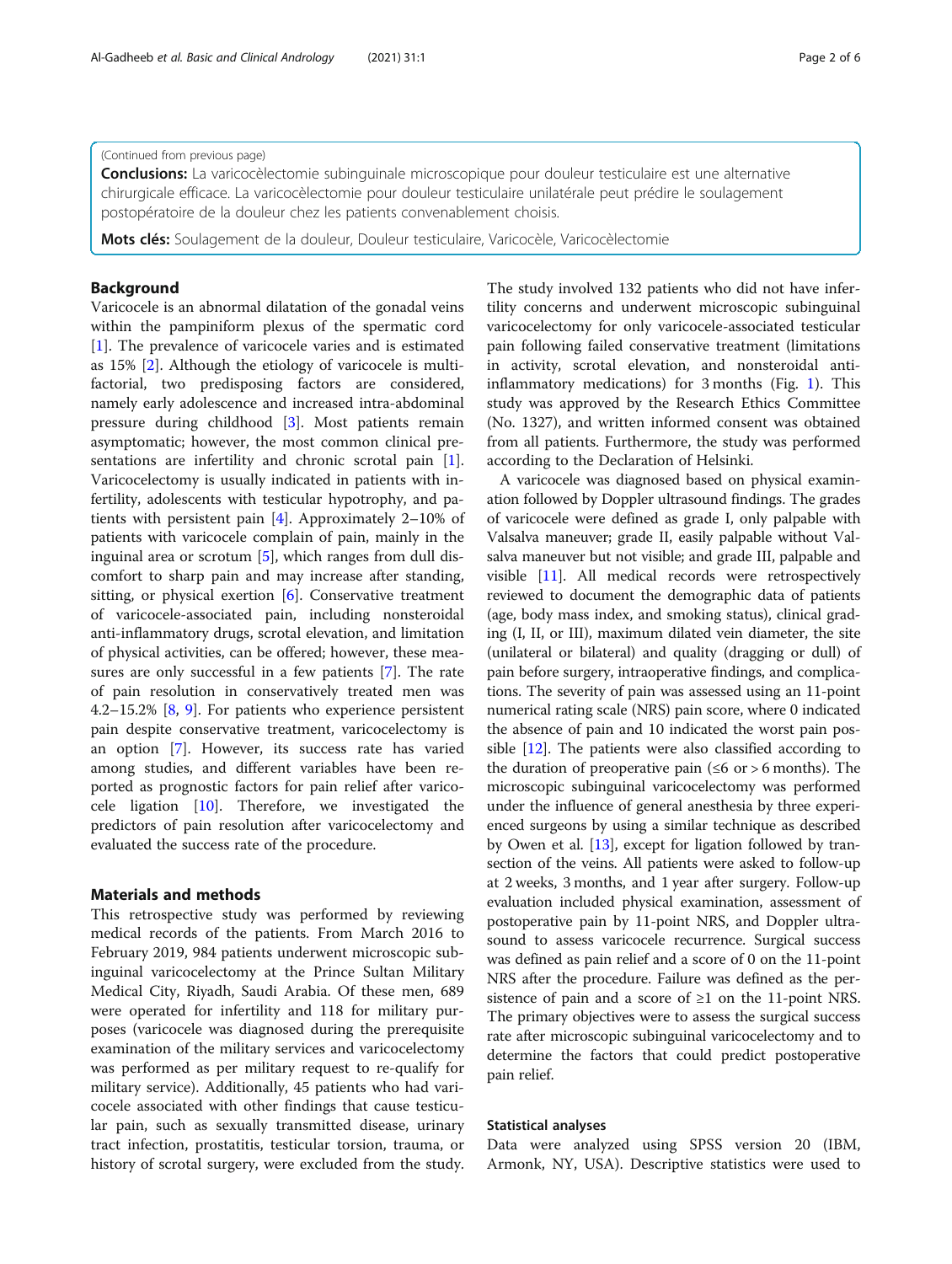<span id="page-2-0"></span>

report the demographic and clinical characteristics. Continuous variables are presented as the mean with standard deviation or median. Categorical variables are expressed as absolute numbers with frequencies or percentages. One-way analysis of variance was used to compare the preoperative patient conditions and postoperative outcomes. Univariate analysis was performed using the Chisquare test and logistic regression analysis to evaluate the relationship between possible predictive factors and pain relief. P value < 0.05 were considered as significant.

# Results

The present study included 132 patients. The average patient age at the time of surgery was  $29.7 \pm 6.6$  years (range 18–26 years). Pain duration before surgery was  $10.7 \pm 4.5$  months (range 3–18 months) with 85 (64%) patients describing the preoperative pain as dragging and 47 (36%) as dull pain. Bilateral varicocelectomy was performed in 48 (36.4%) patients and unilateral varicocelectomy in 84 (63.6%). No intraoperative complications were reported. Postoperative complications, including wound infection and hematoma, were documented in two (1.5%) patients. All patients were followed up  $(13.5 \pm 4.9 \text{ months})$  with a range of 12–24 months. Of the 132 patients, 110 (83.3%) patients reported pain relief with a score of 0 on the 11-point NRS, whereas 22 (16.7%) reported persistent pain with either no change or very mild, insignificant change on the 11-point NRS for pain (mean points on 11-point NRS pain score,  $5.05 \pm 1.8$  points) (Fig. 2). All 22 patients with persistent

pain underwent Doppler ultrasonography, and none experienced varicocele recurrence. Univariate analysis showed that no preoperative parameter was predictive of pain resolution for patients who underwent varicocelectomy; however, microscopic varicocelectomy performed

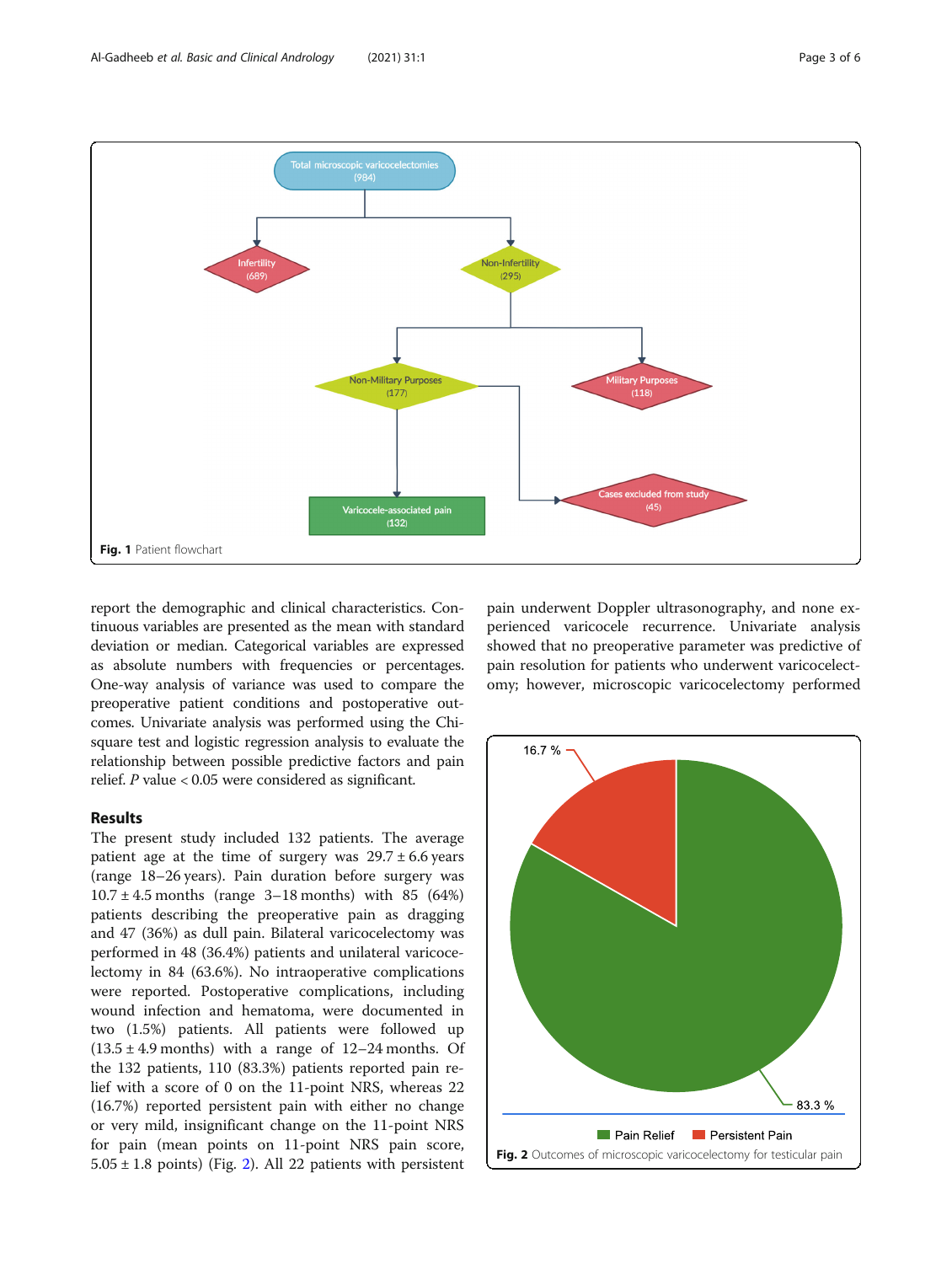for unilateral testicular pain could significantly predict pain relief  $(P < 0.0001)$  (Table 1).

# **Discussion**

Varicocelectomy is considered when conservative treatment fails to resolve varicocele-associated testicular pain [\[14\]](#page-5-0). All our patients had undergone conservative treatment for 3 months without any improvement before surgery. Currently, microscopic subinguinal varicocelectomy is the most common approach for the treatment of patients with varicocele [\[9\]](#page-4-0). Hence, we used this technique in the present study. Overall, 132 patients underwent microscopic subinguinal varicocelectomy for testicular pain. To the best of our knowledge, this is the second largest single-institution series that investigated the success rate and assessed the predictive factors of varicocelectomy for testicular pain [[7](#page-4-0)]. The results of this study extend our knowledge of the true success rate of varicocelectomy for testicular pain, with a more specific definition of success than that reported in previous studies. Unilateral testicular pain (63.6%) was more common than bilateral pain (36.4%). Most patients (83.3%) reported complete resolution of pain. Only 16.7%

experienced persistent pain, and none of them had recurrent varicocele, as examined using Doppler ultrasonography during follow-up, indicating that the primary cause of testicular pain was not varicocele and could be related to chronic orchialgia [\[6](#page-4-0)]. Microsurgical spermatic cord denervation has been described to treat chronic orchialgia; however, this procedure was not performed in the current study [\[15](#page-5-0)]. The success rate of varicocelectomy for testicular pain has varied among studies [[10\]](#page-4-0). Our results corroborate those of the previous studies [[5,](#page-4-0) [6](#page-4-0), [8](#page-4-0), [16](#page-5-0)–[18](#page-5-0)], which reported postoperative symptomatic improvement and repair of painful varicocele in over 80% of patients. However, lower success rates of varicocelectomy for testicular pain were reported by Park et al. (52.8%) [[10\]](#page-4-0) and by Biggers and Soderdahl (48%) [[19](#page-5-0)]. A lower rate was reported in another study, where 47.8% of the patients experienced complete resolution and 25.4% experienced partial resolution [[14\]](#page-5-0). These variations in success rates could be a result of differences in the definition of success, surgical approach and techniques, or follow-up duration after surgery.

Table 1 Characteristics of 132 patients and factors that may predict pain relief

| Variable                                                         | Pain relief group<br>$n = 110$ | Persistent pain group<br>$n = 22$ | P value  |
|------------------------------------------------------------------|--------------------------------|-----------------------------------|----------|
| <b>Mean age,</b> $\pm$ SD (years)                                | $29.9 \pm 8.1$                 | $28.5 \pm 8.5$                    | 0.62     |
| Site of testicular pain                                          |                                |                                   |          |
| Unilateral                                                       | 80                             | $\overline{4}$                    | < 0.0001 |
| Bilateral                                                        | 30                             | 18                                | 0.083    |
| Preoperative pain quality                                        |                                |                                   |          |
| Dragging pain                                                    | 70                             | 15                                | 0.81     |
| Dull pain                                                        | 40                             | $\overline{7}$                    | 0.74     |
| Preoperative pain duration                                       |                                |                                   |          |
| $\leq 6$ months                                                  | 38                             | 9                                 | 0.65     |
| $> 6$ months                                                     | 72                             | 13                                | 0.73     |
| Preoperative mean points on NRS <sup>a</sup> pain score $\pm$ SD | $6.64 \pm 1.3$                 | $6.73 \pm 1.1$                    | 0.76     |
| <b>Mean BMI</b> <sup>b</sup> , $\pm$ SD (kg/m <sup>2</sup> )     | $28.2 \pm 1.2$                 | $28.4 \pm 1.4$                    | 0.665    |
| Smoking                                                          |                                |                                   |          |
| Yes                                                              | 36                             | 6                                 | 0.68     |
| No                                                               | 74                             | 16                                | 0.78     |
| Preoperative varicocele grade                                    |                                |                                   |          |
|                                                                  | 20                             | 8                                 | 0.74     |
| $\mathbb{H}$                                                     | 52                             | 18                                | 0.98     |
| $\parallel \parallel$                                            | 62                             | 20                                | 0.84     |
| Mean of maximum vein diameter on ultrasound, $\pm$ SD (mm)       |                                |                                   |          |
| Left                                                             | $4.9 \pm 1.1$                  | $4.8 \pm 1.6$                     | 0.80     |
| Right                                                            | $3.9 \pm 1.0$                  | $4.2 \pm 1.5$                     | 0.41     |
| <b>Complications</b>                                             | 1                              | 1                                 | 0.20     |

<sup>a</sup>numerical rating scale

b body mass index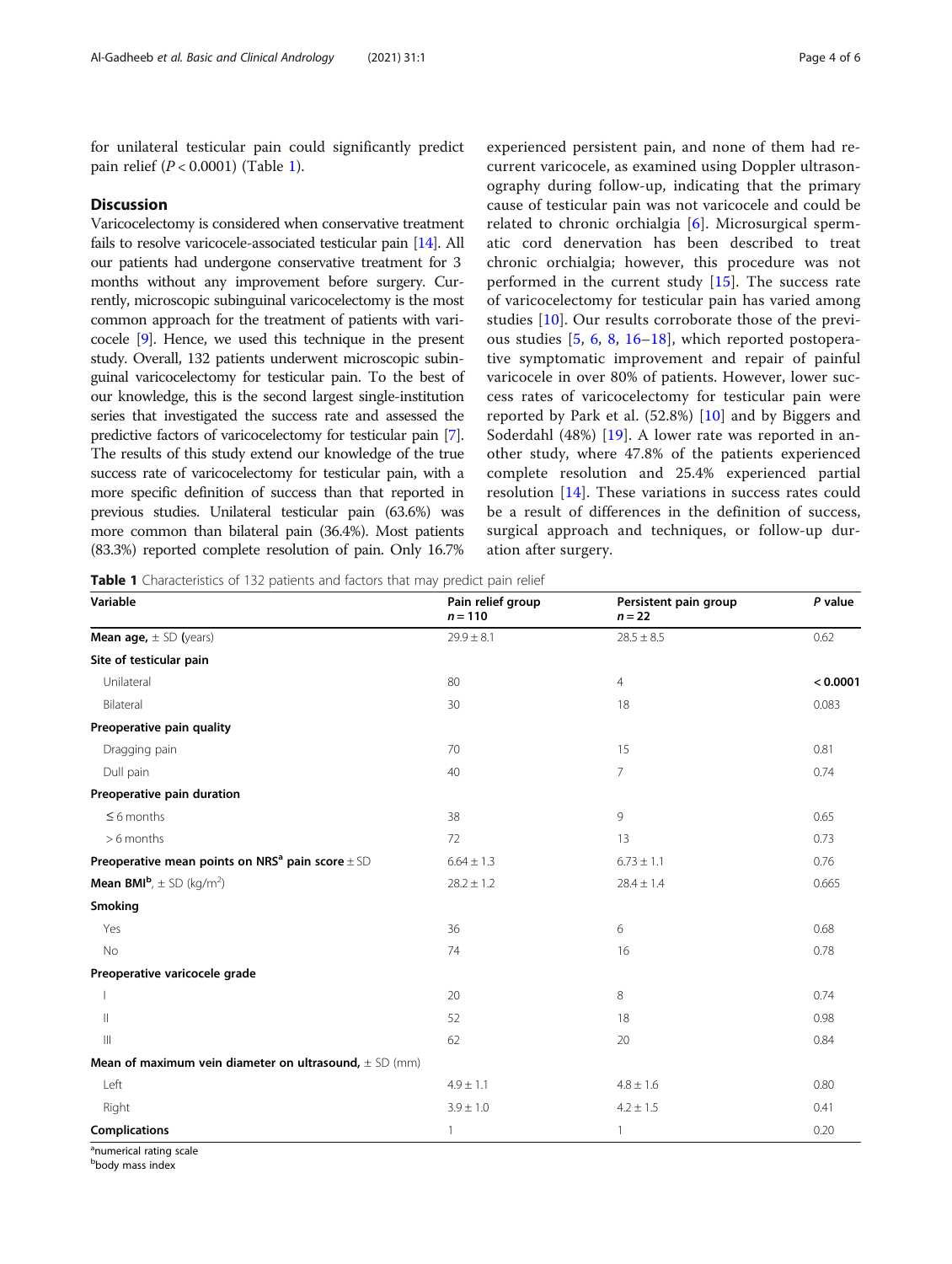<span id="page-4-0"></span>Only 1.5% of patients in our study reported postoperative complications, consisting of one wound infection and one hematoma. Reported predictors for postoperative pain resolution have included the varicocele grade and the quality and severity of preoperative pain [5, 8, 9, [20](#page-5-0)]. Kim et al. [[20\]](#page-5-0) stated that a significant number of patients who presented with dragging, dull, and aching pain experienced pain resolution after varicocelectomy. All our patient complaints matched these pain criteria but without significant correlation with pain relief, similar to those in other studies [6, [16\]](#page-5-0). In accordance with the finding of Karademir et al. [\[17](#page-5-0)], preoperative pain intensity and pain resolution were not correlated. However, Chen et al. [9] suggested that a preoperative pain score of > 6 could be predictive of symptomatic relief. Abd Ellatif et al. [6] reported no association between varicocele grade and pain relief after surgery. However, another study demonstrated that the preoperative grade of varicocele affected pain relief, where persistent pain was more common in patients with high-grade varicocele [8]. The duration of preoperative pain was another reported predictor of postoperative pain resolution [6, 10, [14,](#page-5-0) [16](#page-5-0)]. Abd Ellatif et al., Park et al., and Altunoluk et al. identified long pain duration before surgery  $(>6, > \geq 3, \text{ and } > 3 \text{ months}, \text{ respectively})$  as the only factor associated with pain resolution [6, [14,](#page-5-0) [16](#page-5-0)]. In contrast, in one study [10], a short preoperative pain duration of < 6 months predicted postoperative pain resolution. Our study showed an insignificant relation between pain relief and the duration of preoperative pain. Possible explanations for these variations in the duration of pain as a predictive factor are differences in pain duration criteria and the definition of success. Hence, further prospective randomized studies are required. Moreover, some studies have reported subinguinal ligation and microsurgical varicocelectomy as more effective in relieving varicocele-associated pain than other surgical techniques [[20](#page-5-0), [21\]](#page-5-0). However, in our study, we adopted only the gold standard microscopic subinguinal approach [[13](#page-5-0)]. In another study, greater number of ligated veins  $($ >7 $)$  was a significant prognostic factor for pain relief after varicocelectomy [9]. No predictors for pain resolution were found, apart from the association of varicocelectomy for unilateral testicular pain with pain relief.

The limitations of this study include a relatively short median follow-up of just over 1 year and its retrospective design. Prospective randomized studies are needed to validate our findings. Given that patients with bilateral varicoceles have two different varicocele grades, there was an uneven distribution of patients for the varicocele grade, creating a potential for bias. In addition, not including other predictive factors such as various surgical techniques, varicocele location, and number of ligated veins could have potentially affected the pain resolution and success rate after varicocelectomy [9, 10, [21\]](#page-5-0).

# **Conclusions**

Microscopic subinguinal varicocelectomy for testicular pain has high success (83.3%) and low complication (1.5%) rates when performed in selected patients after failed conservative treatment. Patients with unilateral testicular pain have a higher chance of pain relief after varicocelectomy. A prospective randomized study with a large sample size and long-term follow-up covering all the different prognostic factors for a painful varicocele is essential to validate the findings of the present study.

#### Abbreviation

NRS: Numerical rating scale

#### Acknowledgments

The authors thank Elsevier Webshop ([www.webshop.elsevier.com](http://www.webshop.elsevier.com)) for language editing services.

#### Authors' contributions

THA and AMJ designed the research study. HST and AAB collected and analyzed the data. ASG wrote the manuscript. AUT and MHN revised and edited the manuscript. All authors read and approved the final manuscript.

#### Funding

The authors did not receive any specific funding for this study.

#### Availability of data and materials

The datasets used and/or analyzed during the current study are available from the corresponding author on reasonable request.

#### Ethics approval and consent to participate

The research was approved by the Research Ethics Committee of Prince Sultan Military Medical City (No. 1327) and performed in accordance with the Declaration of Helsinki. Written informed consent was obtained from all patients.

#### Consent for publication

Not applicable.

#### Competing interests

The authors declare that they have no competing interests.

## Received: 7 October 2020 Accepted: 17 December 2020 Published online: 07 January 2021

#### References

- 1. Lomboy JR, Coward RM. The varicocele: clinical presentation, evaluation, and surgical management. Semin Interv Radiol. 2016;33:163–9.
- 2. Alsaikhan B, Alrabeeah K, Delouya G, Zini A. Epidemiology of varicocele. Asian J Androl. 2016;18:179–81.
- 3. Scaramuzza A, Tavana R, Marchi A. Varicoceles in young soccer players. Lancet. 1996;348:1180–1.
- 4. Cho CL, Esteves SC, Agarwal AC. Indications and outcomes of varicocele repair. Panminerva Med. 2019;61:152–63.
- 5. Peterson AC, Lance RS, Ruiz HE. Outcomes of varicocele ligation done for pain. J Urol. 1998;159:1565–7.
- 6. Abd Ellatif ME, Asker W, Abbas A, Negm A, Al-Katary M, El-Kaffas H, et al. Varicocelectomy to treat pain, and predictors of success: a prospective study. Curr Urol. 2012;6:33–6.
- 7. Paick S, Choi WS. Varicocele and testicular pain: a review. World J Mens Health. 2019;37:4–11.
- 8. Yaman O, Ozdiler E, Anafarta K, Göğüş O. Effect of microsurgical subinguinal varicocele ligation to treat pain. Urology. 2000;55:107–8.
- 9. Chen SS. Factors predicting symptomatic relief by varicocelectomy in patients with normospermia and painful varicocele nonresponsive to conservative treatment. Urology. 2012;80:585–9.
- 10. Park HJ, Lee SS, Park NC. Predictors of pain resolution after varicocelectomy for painful varicocele. Asian J Androl. 2011;13:754–8.